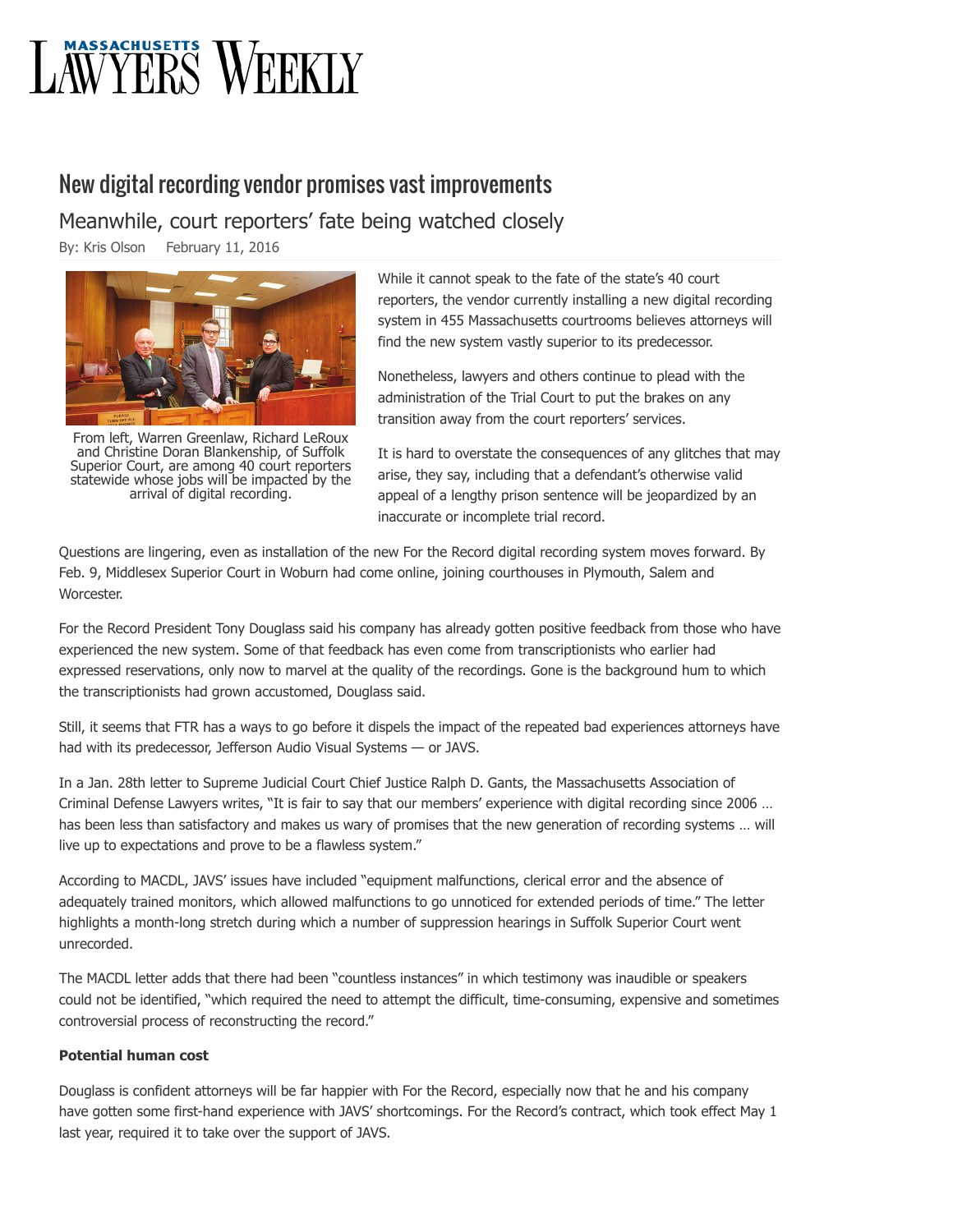Some of the JAVS equipment is nine or 10 years old and thus at the end of its useful life, Douglass said. Not only is the equipment old, but there is not enough of it, he added. There are too few microphones to capture sound from all the places from which attorneys and others tend to speak, and the equipment itself, which lays flat on counsel tables, offers little hint to speakers how they might do their part to improve the quality of the recording.

Before installing its equipment, For the Record created working groups of stakeholders, including judges and clerks, and has been compiling 30-plus-page reports on each courtroom, seeking to eliminate the audio dead spots. A series of practice recordings were made in a test courtroom in Woburn.

Once the system is fully installed, users will find a dozen or more microphones in the state's larger courtrooms, Douglass said. He noted that some court reporters have taken to duct-taping three or four microphones around a courtroom to make their own backup recording, which they should no longer have to do.

The FTR system will not only create higher-quality recordings but also amplify sound locally, enabling those in the courtroom to follow what is transpiring more easily, he said.

Time will tell how close to "flawless" the new system turns out to be, but in the meantime, many remain concerned about the potential human cost of the changes. There, the picture is far murkier.

According to Trial Court spokesperson Erika Gully-Santiago, the court's Human Resources Department has been working with members of Local Union 6 regarding how the new digital system will impact them. She said "no final decision" about their employment status had been made.

Massachusetts Court Reporters Association President Kathleen Mullen Silva said Local Union 6 members were informed at a Dec. 10 meeting with Trial Court administrators that the position of official court reporter would not be guaranteed past June 30.

According to Silva, the Trial Court plans to have 20 monitors overseeing the system in 80 courtrooms, with additional monitoring provided by clerks in the courtroom. The clerks, she said, have expressed concerns that their other duties will prevent them from performing that task effectively.

Gully-Santiago said the process for monitoring the system is still under development, and no decisions have been made.

"The court anticipates that the process will modify current business practices based on needs that vary by courthouse and session," she said.

Silva said she fears whether FTR's contract also puts it in charge of assigning the transcription of court recordings, which could cost local transcriptionists work and reduce the quality of the transcripts attorneys receive. However, those fears appeared to be unfounded.

Douglass said that such a role is "not even something that's being looked at," a fact that Gully-Santiago confirmed.

"We don't do that kind of thing," he said, adding that transcribers would continue to be ones who appear on the approved list managed by the Trial Court's Office of Transcription Services.

If anything, Douglass said, local transcribers should see an increase in work under the networked recording system.

How the system is ultimately rolled out is an operational decision for the Trial Court, Douglass added. But he stressed that speech-recognition software is nowhere near where it needs to be to create a high-quality transcript. As a result, transcriptionists will still have an "extremely vital role" in producing a court record.

Indeed, Douglass sees For the Record's system as enabling transcriptionists to work more efficiently, which should help reduce the current 100-day-plus turnaround time for a transcript.

Unlike the JAVS system, in which CDs could be created only at day's end, transcriptionists can be anywhere in the court's network, taking advantage of downtime in the courthouses in which they are located to work on other records.

"I haven't met an attorney yet who isn't interested in speeding up how quickly they get access to a transcript,"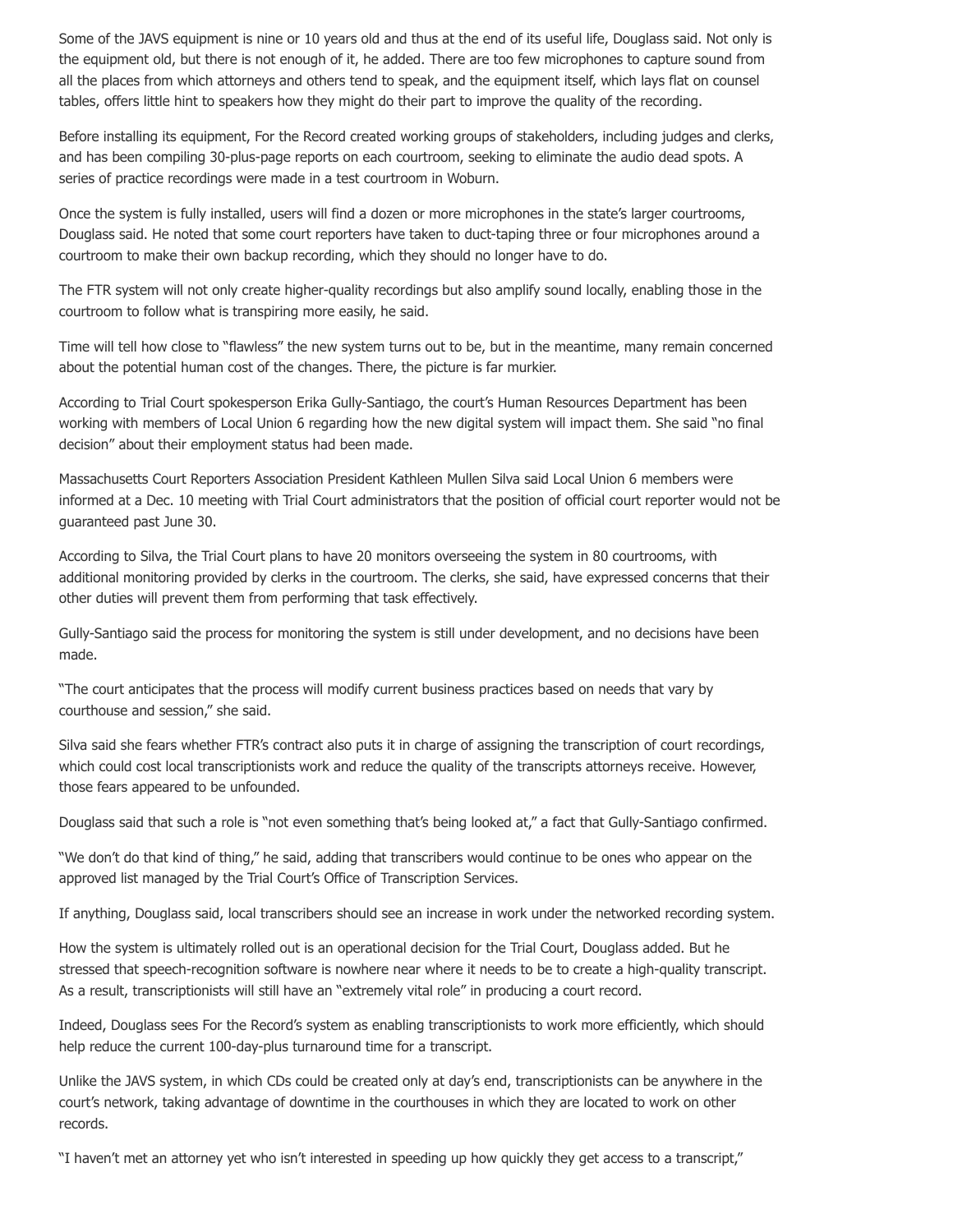Douglass said.

#### **\$5 million investment**

Under the contract with FTR, \$5 million will be spent to have the digital recording equipment installed in 455 courtrooms over the course of what Douglass said is likely to be two to three years.

As of now, about 60 courtrooms are up and running, and Douglass acknowledged that the installation has not been without its challenges. Such is to be expected in a state that boasts not only modern courthouses but also some of the country's oldest, including in Newburyport, which has been in continuous use since 1805, he noted.

Whether, and how quickly, the courts recoup that \$5 million investment is hard to pin down and is ultimately at least somewhat tied to what becomes of the 40 court reporters on the state payroll.

Douglass noted that the maintenance costs of the JAVS system have been "quite significant" and should almost certainly go down with newer technology.

Asked whether the move to the new digital recording system was motivated by a desire to cut costs, Gully-Santiago instead stressed the need to upgrade the JAVS system to one that "provides improved quality and enhanced functionality."

"The Trial Court is implementing a long-term solution to take advantage of these improved capabilities and make optimal use of resources," she said.

But some argue that there are non-monetary lost opportunity costs that would accompany a move away from stenographic reporters. Those include the loss of the capability of real-time reporting, or the immediate conversion of the spoken word into the written word. Real-time transcripts can assist judges in making rulings during the course of a trial and help attorneys prepare questions to cross-examine witnesses, proponents of court reporters say.

Douglass called real-time transcription the "Rolls Royce" of such services and an "awesome tool," but said the cost of providing that service is not justifiable in many, if not most, cases.

#### **More concerns**

That digital recording might lead to different levels of service for indigent and wealthier defendants who can afford private court reporting is just one of the criminal bar's concerns.

Indeed, practical worries seem to trump philosophical ones. One common scenario raised involves the difficulty in identifying correctly the speaker on a recording when multiple people may have been talking over one another in the courtroom, thwarting the creation of an accurate transcript.

"I am concerned that when it comes to the type of cases that are heard in the Superior Courts, where defendants are facing significant incarceration, the arguments and legal decisions made during jury trial bench conferences will be riddled with indiscernible timestamps," said Judy Bond of Fairhaven, a state-approved transcriber since 1998.

Using the JAVS system, she estimated that recordings of bench conferences have been inaudible 90 percent of the time due to "malfunctioning microphones, poor audio settings, or people whispering away from the mike."

Bond noted that a live court reporter is able to pause the proceedings if the creation of an accurate record is being compromised by simultaneous speakers or a soft-spoken witness.

"The court reporter can ask to have something repeated if they can't hear it," Bond said. "You can't do that with audio."

One doesn't have to look to hard, either, to find horror stories from across the country of proceedings delayed or scuttled by recording failures, creating the need to reconstruct the record or redo those proceedings altogether at a significant cost of both time and money.

Douglass said the For the Record system has features that will greatly ameliorate the situation. Not only will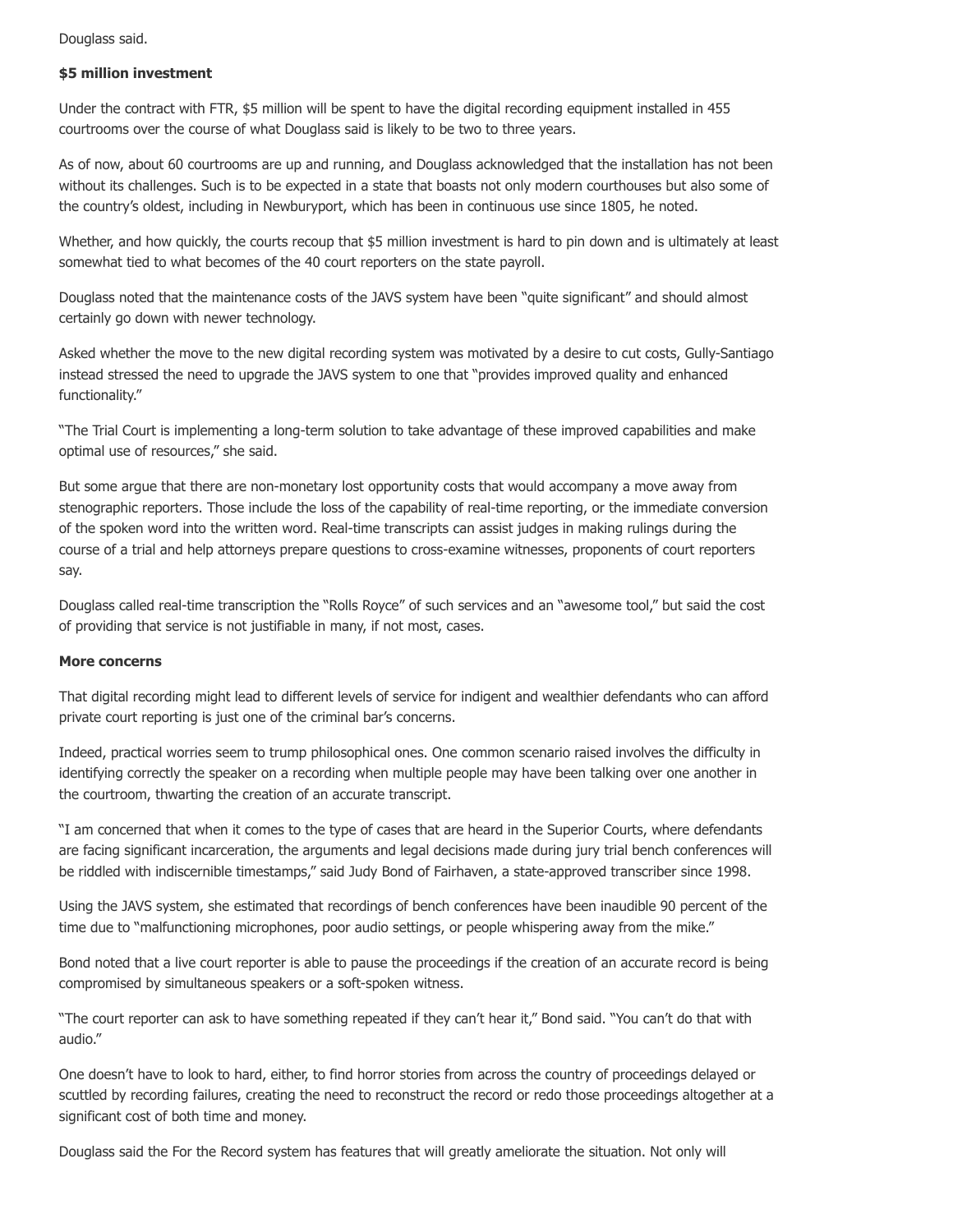recordings be backed up on an ongoing, real-time basis, but audio will be recorded on eight separate channels, allowing transcribers to "create their own mix" to discern better who is speaking. Audio also can be slowed down while retaining the same pitch, aiding in the transcription process.

#### Still, Bond is skeptical.

"It is the quality of the microphones, their compatibility with the recording system, the wiring and, most importantly, the microphones' placement in the courtroom, parties not stepping away from microphones or shuffling papers near them or whispering near them that will determine the quality of the recordings," Bond said. "I have my fingers crossed that the installations will be thorough with no corners cut, that more professional attention will be regularly paid to the recorder settings and that attorneys will learn to only speak near microphones."

Massachusetts Bar Association President Robert W. Harnais, whose practice includes criminal defense work, said one of his concerns is not that the system will pick up too little but that it will pick up too much, including privileged communications between lawyers and their clients.

Given all the concerns, MACDL has asked the courts "to seriously consider postponing the use of digital recording for serious felony cases in the Superior Court until, and only if, the assembly and production of complete and accurate transcripts through FTR has been sufficiently demonstrated."

"We recognize and appreciate that digital recording is the way of the future, but rushing into that future holds out considerable risk to our clients," the MACDL letter states. "It is no exaggeration to say that their lives can sometimes rest on the integrity of court transcripts."

Harnais said he came away from a Feb. 9 meeting with court leadership feeling that the bar had been heard, and that the Trial Court will indeed move forward cautiously while allowing feedback on the new recording system.

Attempts to interview Trial Court Administrator Lewis H. "Harry" Spence were not successful.

#### **SIDEBAR:**

#### **Cost-saving of digital recording 'incredibly overstated,' says study**

In a May 2014 white paper that perhaps warrants a "consider the source" disclaimer, the National Court Reporters Association estimated that the cost savings of a digital recording system with courtroom monitors is negligible compared to a stenographic reporter: \$11,516 over five years, or about \$2,300 a year, for each courtroom, including the judge's chambers.

The study notes that states benefit from a cost perspective by stenographers paying for their own equipment, while the courts would bear the cost of the hardware and software in a digital recording system.

However, the study's authors acknowledged that it did not consider the type of "centralized system" Massachusetts is apparently contemplating, in which one person monitors multiple sites.

In addition, some might quibble with some of the white paper's other premises, including the need to replace computers in the third year of a digital recording system, and the overhaul of recording equipment and/or software in year five.

Still, the cost-savings argument is "incredibly overstated once the year-after-year maintenance costs are factored in," insists NCRA President Stephen A. Zinone, who works as an official court reporter in Pittsfield, New York.

— Kris Olson